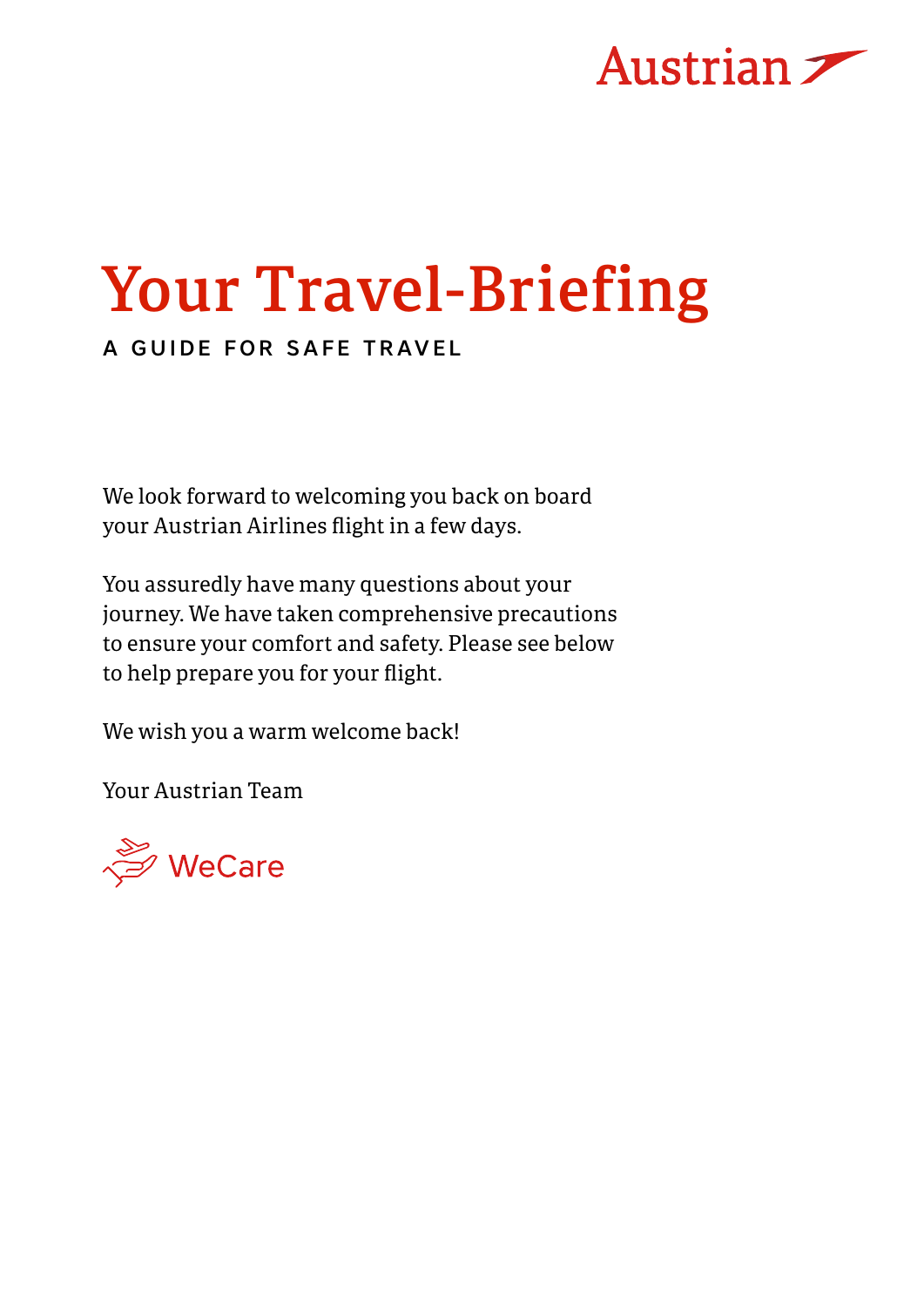

## 01. Before your flight (1/2)

Please review and observe the current [entry requirements](https://www.iatatravelcentre.com/) for your destination as well as the regulations at the departure and destination airports.



We strongly recommend to check in for your flight via our digital and mobile services on our [Website](https://www.austrian.com) or with the [Austrian App](https://www.austrian.com/Info/CheckIn_MobileServices/myAustrian%20Apps.aspx?sc_lang=en&cc=AT)



For your safety and your fellow passengers, please check that you are not experiencing any common Covid-19 symptoms including fever, cough, and loss of taste. At check-in, please confirm that within the past 14 days, you have not been in contact with anyone testing positive for Covid-19 nor tested positive yourself.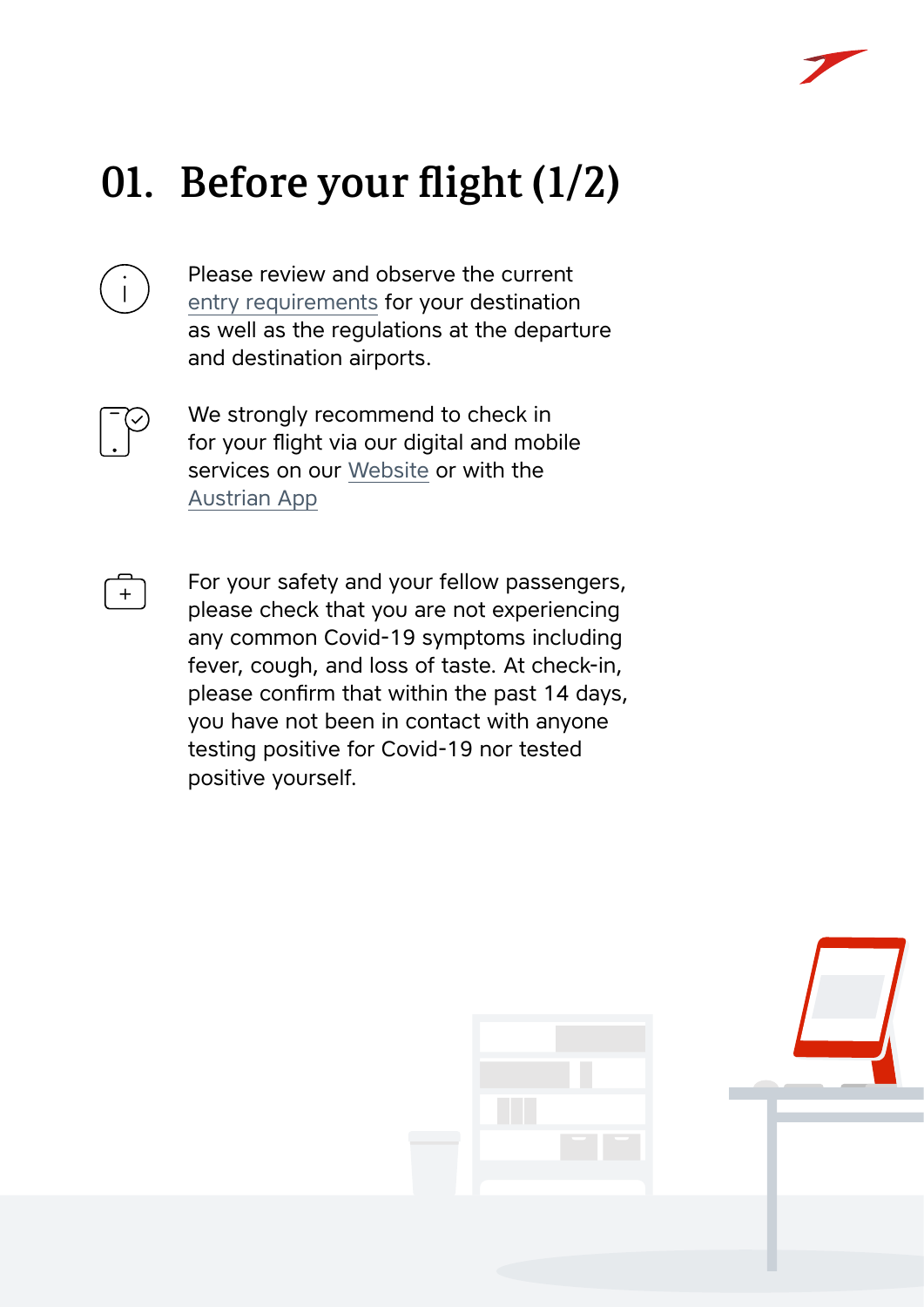

## 01. Before your flight (2/2)

Store your [contact details,](https://book.austrian.com/app/pr.fly?action=changelang&l=en) so that we can contact you during your trip if necessary.



Many authorities and airports have introduced restrictions on the [amount & size of carry on](https://www.austrian.com/at/en/carry-on-baggage)  [luggage d](https://www.austrian.com/at/en/carry-on-baggage)ue to the current situation. The less baggage you carry-on will result in a reduction in waiting times and less followup checks at the security checkpoint. The boarding and de-boarding process will be faster and frictionless.

Don't forget to bring your own face mask. On long haul flights, we recommend you to bring several masks so that you can switch if necessary (once they get damp). You may also bring hand sanitizer if you wish, but please make sure to adhere to the [regula](https://www.austrian.com/Info/Flying/carryonbaggage.aspx?sc_lang=en&cc=AT
)[tions for traveling with liquids](https://www.austrian.com/Info/Flying/carryonbaggage.aspx?sc_lang=en&cc=AT
) in your carry-on luggage.



Keep in mind that many shops and restaurants at the airports may still be closed.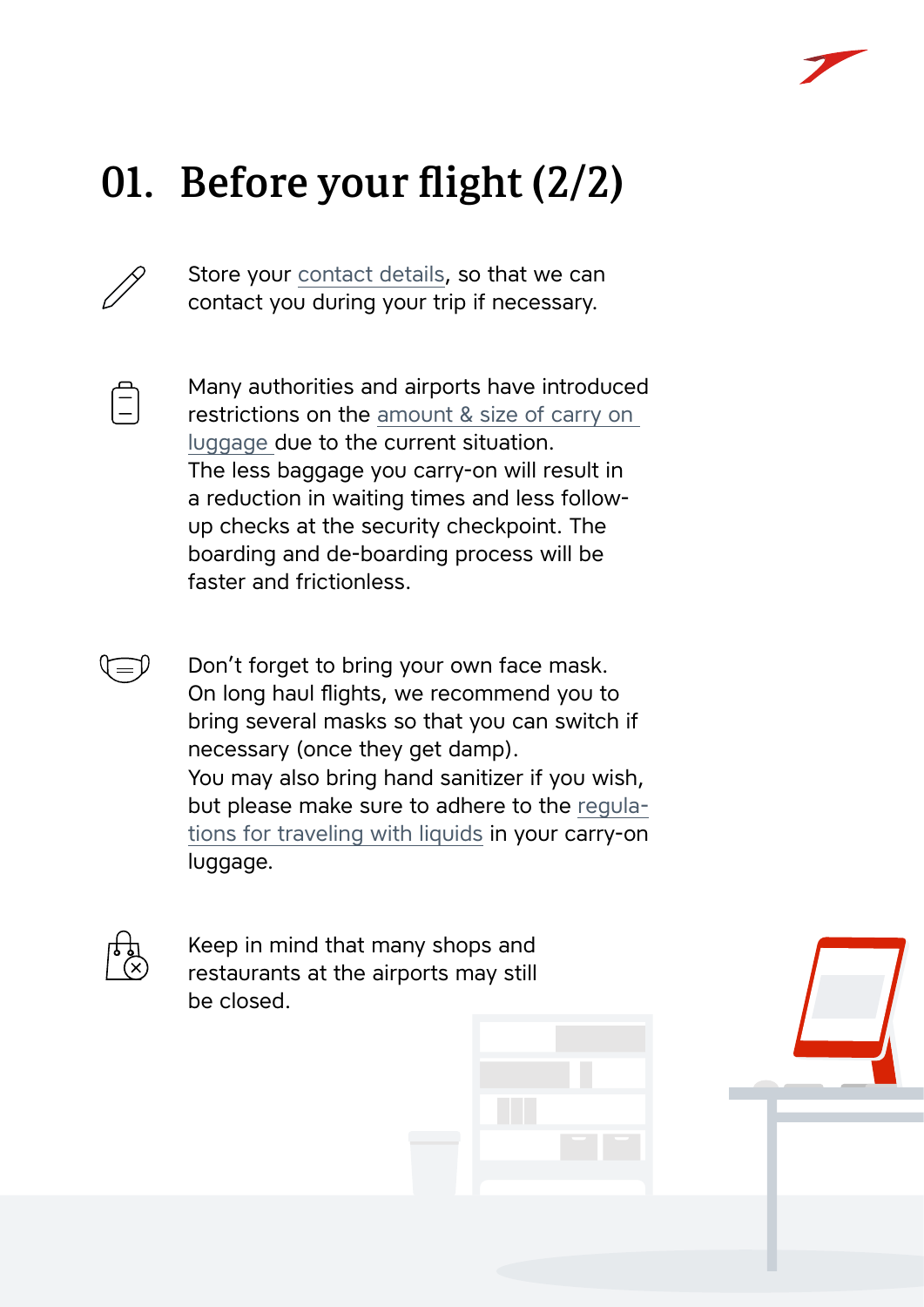Austrian  $\overline{\mathscr{S}}$ 

### 02. At the airport



Please wear your face mask at all times while at the airport.



Use the hand sanitizers that are available.



Please check in for your flight via our digital and mobile services on our [website](https://www.austrian.com/?sc_lang=en&cc=AT) or with the [Austrian app.](https://www.austrian.com/Info/CheckIn_MobileServices/myAustrian%20Apps.aspx?sc_lang=en&cc=AT)



Check your bags with our contactless self-service kiosks.

In order to make handling easier, we ask you to check in your hand luggage free of charge. Every piece of hand baggage that complies with the regulations may be checked in at no charge - even with a light tariff.



Due to national legal requirements and restrictions in connection with the coronavirus, airport lounges are subject to changed opening hours and temporary closures or service reductions.Please inform yourself directly at the respective departure airport about the opening hours of the local lounges.



Please allow additional time for the modified airport security and screening processes.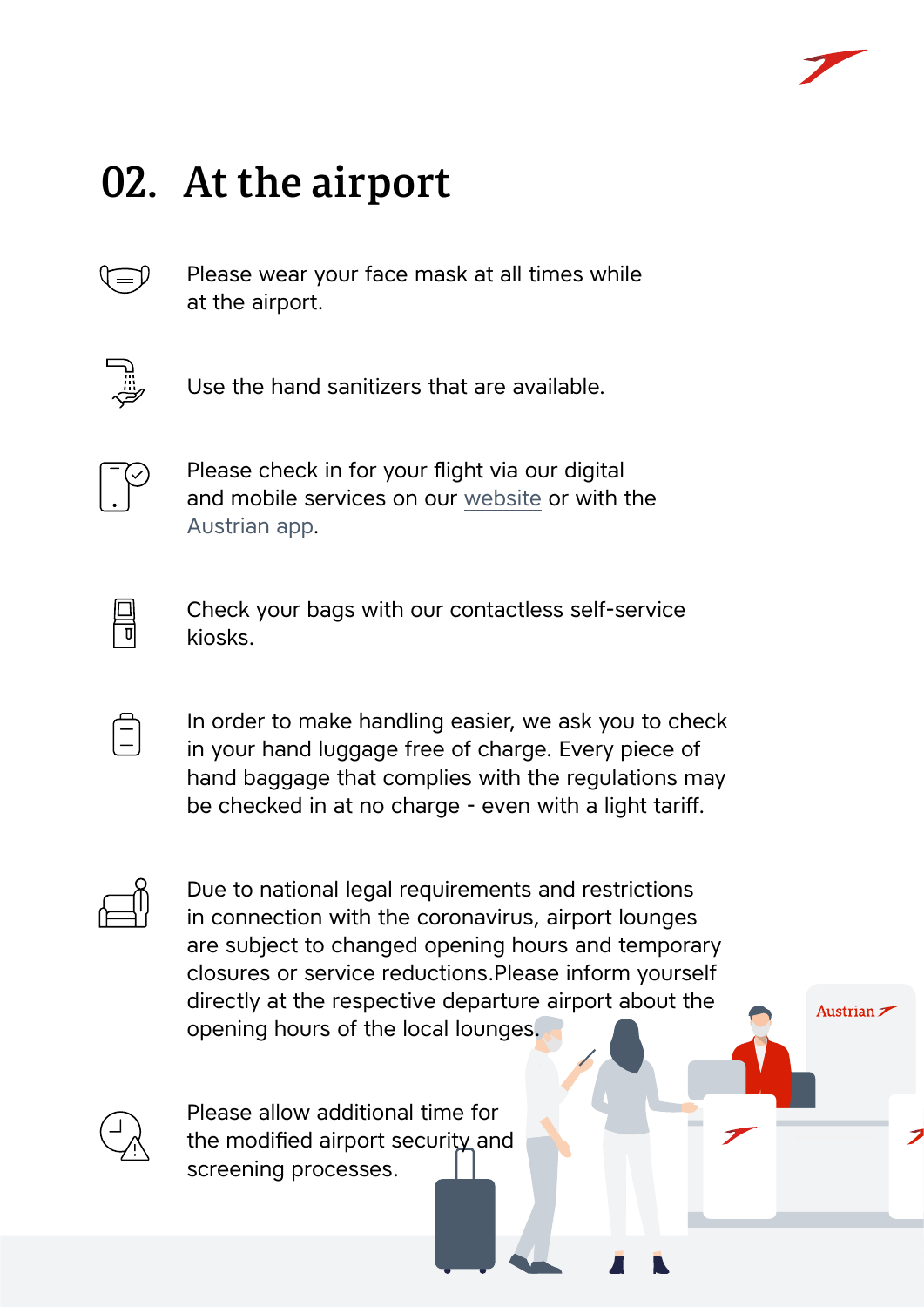

### 03. Boarding and once on board (1/2)

 $\left(\left(\begin{array}{c} 1 \end{array}\right)\right)$ Wait until your boarding group is called.



Use our automatic boarding gates for contactless boarding.



\P<br>∕¦D

(1) Our cabins will have been thoroughly cleaned before and after each flight. The frequency and intensity of the cabin cleaning has been increased with particular attention given to tray tables, armrests, seat belts, lavatories and door handles.

Upon boarding we will provide you with disinfectant wipes. Please only use the disinfectant wipes provided by us for cleaning the surfaces in and around your seat.

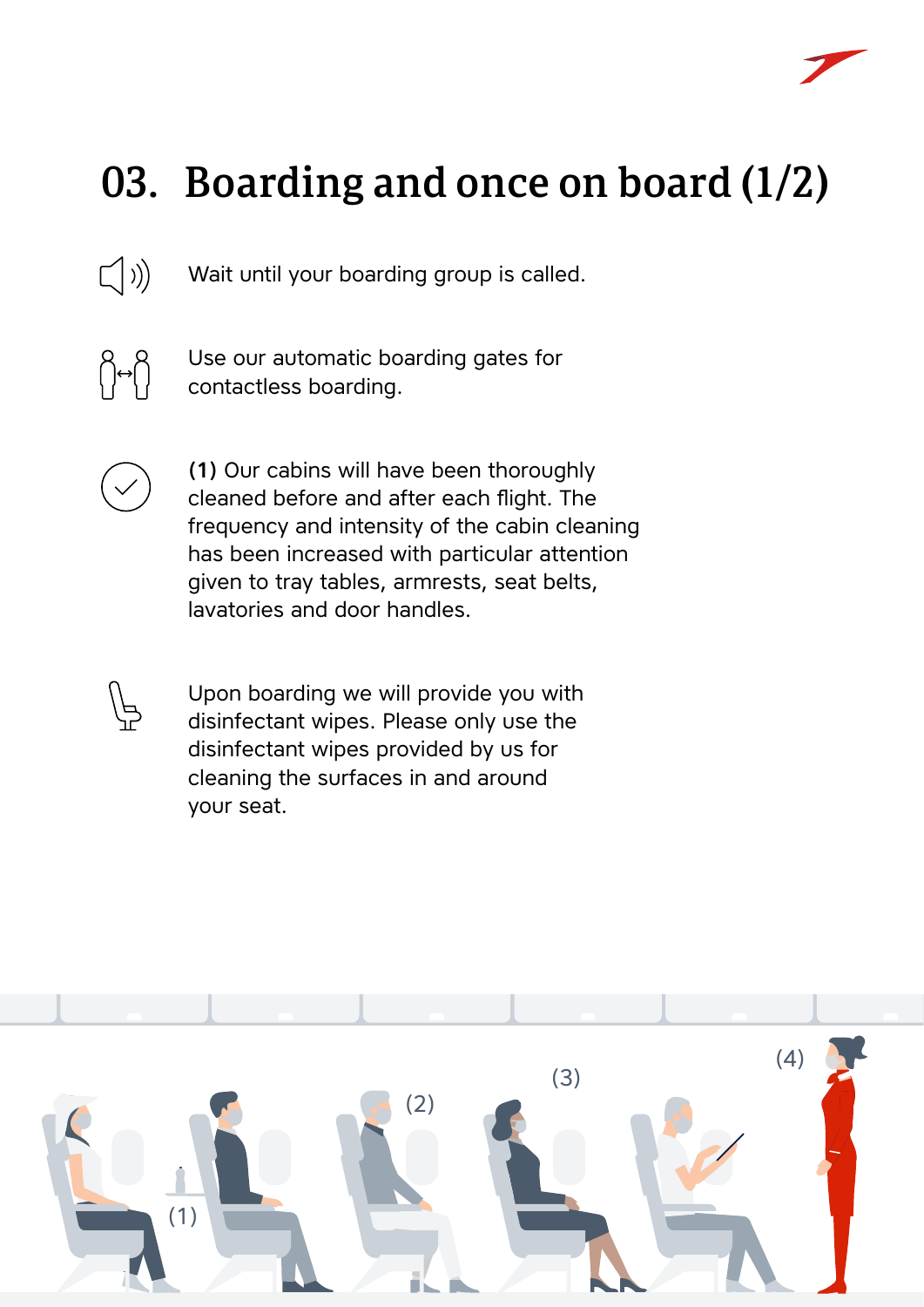

### 03. Boarding and once on board (2/2)

(2) Wear your face mask at all times while on board, just as our crew members do. Please note that on Lufthansa Group Airlines flights, face shields may not be worn as a replacement for nose and mouth protection, as they only block droplets emitted directly to the front, still allowing air flow out the sides. Thus, they provide non-comparable protection.



 $\overline{\mathbb{C}}$ 

(3) Our air filter supplies a complete exchange of fresh air approximately every three minutes. The resulting excellent air quality, in combination with a face mask, offers so much protection that it is not essential to maintain minimum distances to passangers in neighboring seats



(4) In order to minimize contact between people on board, our current in-flight service has been adapted and simplified.